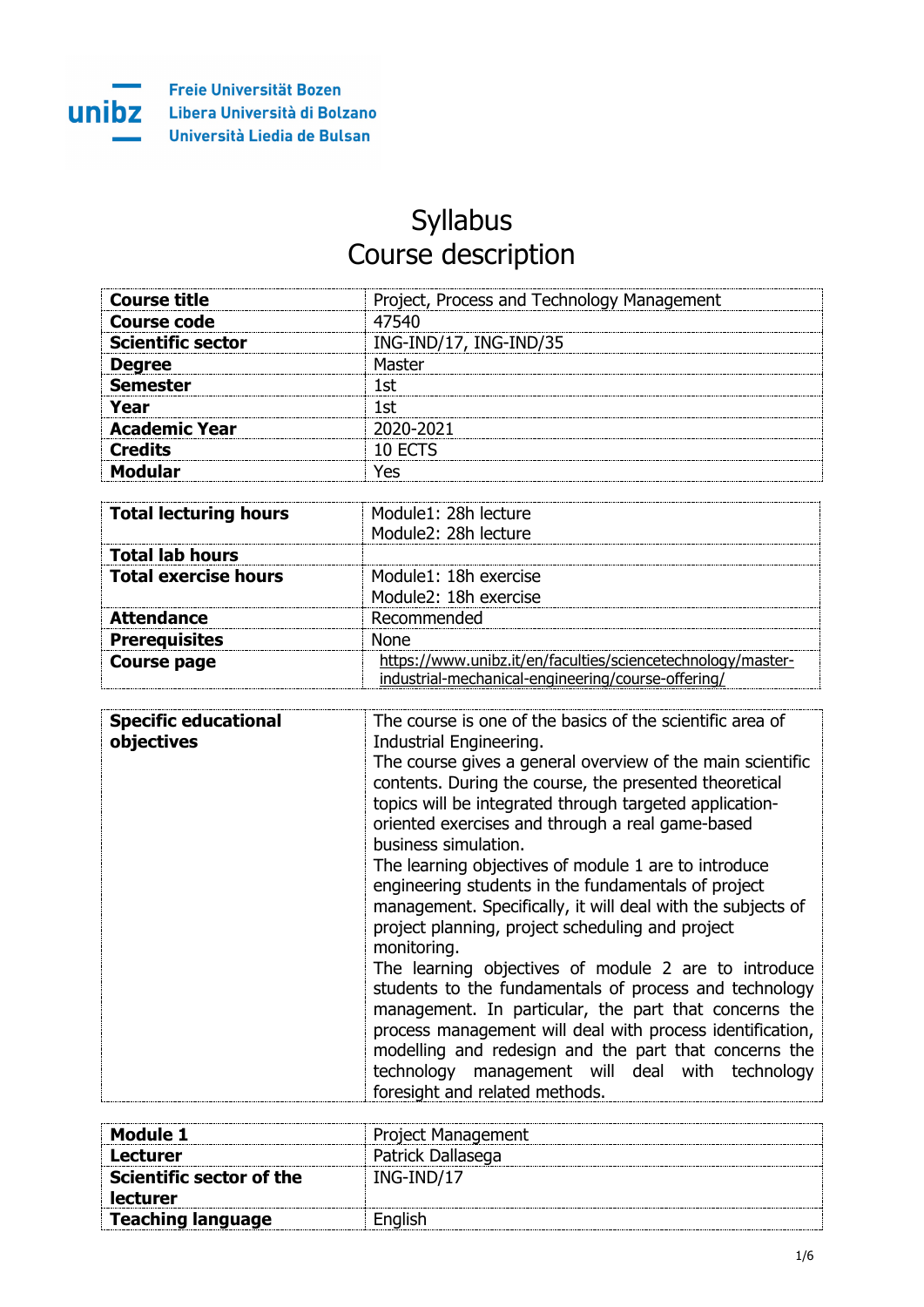## Î. unibz

۰

| <b>Office hours</b>                | See on timetable                                                                                                                                                                                                                                                                                                           |  |  |
|------------------------------------|----------------------------------------------------------------------------------------------------------------------------------------------------------------------------------------------------------------------------------------------------------------------------------------------------------------------------|--|--|
| <b>Teaching assistant (if any)</b> | Andrea Revolti                                                                                                                                                                                                                                                                                                             |  |  |
| <b>Office hours</b>                | See on timetable                                                                                                                                                                                                                                                                                                           |  |  |
| <b>List of topics covered</b>      | 1. Introduction to Project Management<br>2. Project planning<br>a) The Work Breakdown Structure (WBS)<br>b) The Organizational Breakdown Structure (OBS)<br>c) Planning of resources                                                                                                                                       |  |  |
|                                    | 3. Project scheduling methods<br>a) Network diagram techniques (AOA, AON)<br>b) The Critical Path Method (CPM)<br>c) The Program Evaluation Review Technique (PERT)<br>d) Project Crashing<br>e) Resource allocation                                                                                                       |  |  |
|                                    | 4. Project progress measurement and forecast<br>a) Progress measurement<br>b) The Earned Value Analysis (EVA)<br>c) The Earned Value Performance Measurement<br>(EVPM)                                                                                                                                                     |  |  |
|                                    | 5. Project risk management<br>a) Methodologies for project risk identification<br>b) Methodologies for project risk evaluation                                                                                                                                                                                             |  |  |
|                                    | 6. Construction Project Management<br>a) The Last Planner System (LPS)<br>b) The Location Based Management System (LBMS)                                                                                                                                                                                                   |  |  |
|                                    | 7. Exercises<br>a) Exercises on AOA, AON<br>b) Exercises on CPM, PERT, project crashing,<br>resource allocation<br>c) Exercises on EVA<br>d) Exercises using Microsoft Project<br>e) Last Planner Simulation game<br>f) Excursion to local companies to provide practical<br>illustrations of project management processes |  |  |
| <b>Teaching format</b>             | Frontal lectures and exercises in class                                                                                                                                                                                                                                                                                    |  |  |

| Module 2                                    | Process and Technology Management         |  |  |
|---------------------------------------------|-------------------------------------------|--|--|
| Lecturer                                    | Elisa Castellarin                         |  |  |
| <b>Scientific sector of the</b><br>lecturer | ING-IND/35                                |  |  |
| <b>Teaching language</b>                    | Fnalish                                   |  |  |
| <b>Office hours</b>                         | See on timetable                          |  |  |
| Teaching assistant (if any)                 |                                           |  |  |
| <b>Office hours</b>                         |                                           |  |  |
|                                             | <b>Process management</b>                 |  |  |
| List of topics covered                      | a. Introduction to process management     |  |  |
| (Module 2 ING-IND/35)                       | b. Process identification and description |  |  |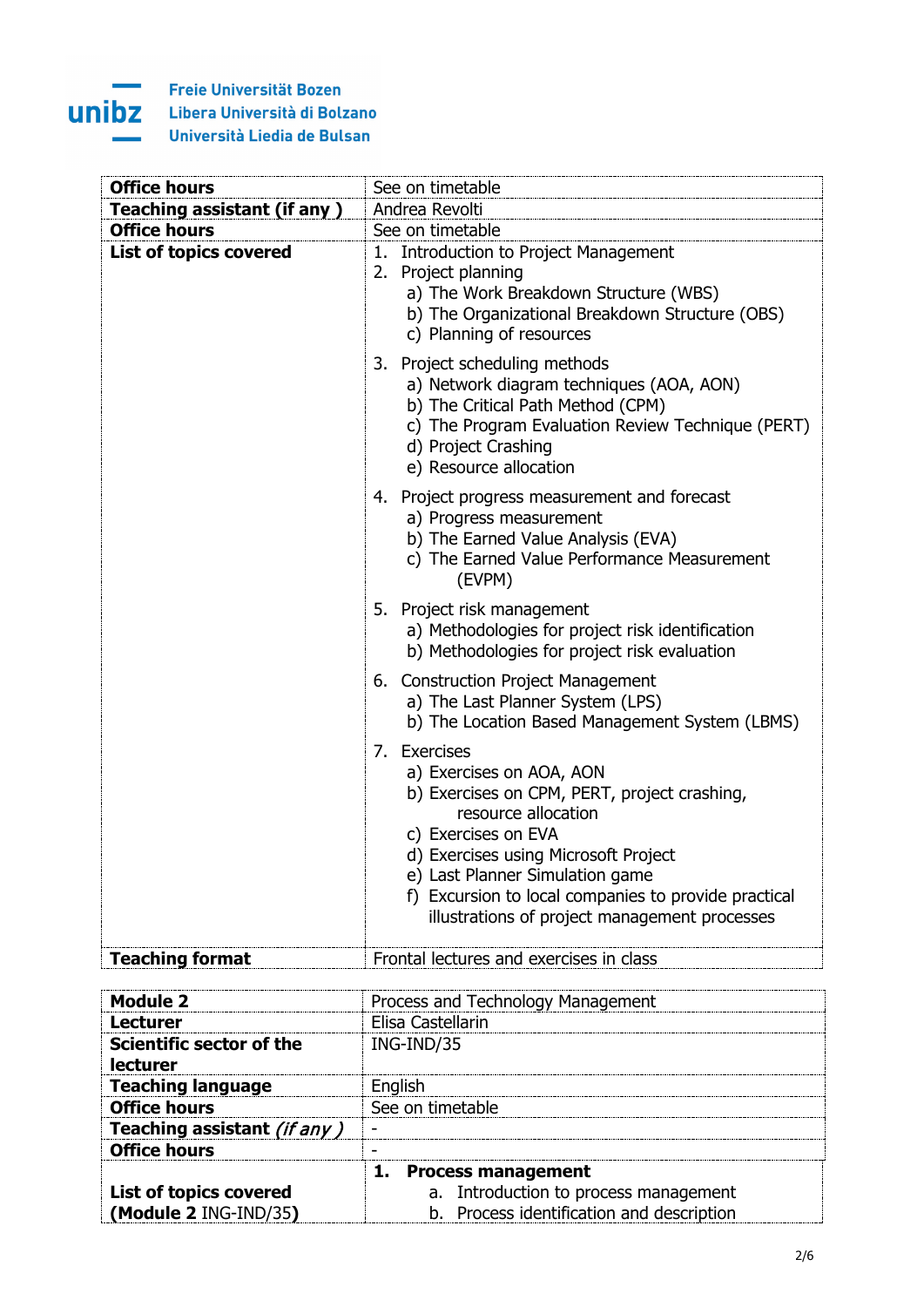

|                        | c. Process modelling<br>d. Business Process Model and Notation (BPMN)<br>e. Process redesign<br>Exercises:<br>• Exercises on process management                                                                                                                                                                                                               |
|------------------------|---------------------------------------------------------------------------------------------------------------------------------------------------------------------------------------------------------------------------------------------------------------------------------------------------------------------------------------------------------------|
|                        | Exercises on process modeling using BIZAGI<br>$\bullet$<br>software                                                                                                                                                                                                                                                                                           |
|                        | 2. Technology management<br>a. Basics of technology management<br>b. Technology management<br>activities:<br>acquisition, exploitation, identification,<br>protection, selection<br>c. Technology management tools:<br>portfolio<br>management and patent analysis<br>d. Basics of technology roadmapping<br>e. "Fast-start" technology roadmapping (T-plan), |
|                        | <b>Exercises</b><br>• Exercises on technology management<br>4-hour workshop using T-plan method<br>3. Innovation management                                                                                                                                                                                                                                   |
|                        | Managing open innovation<br>Collaboration and innovation management                                                                                                                                                                                                                                                                                           |
| <b>Teaching format</b> | Frontal lectures and exercises in class (laptops are<br>required for some exercises)                                                                                                                                                                                                                                                                          |

| <b>Learning outcomes</b> | <b>Intended Learning Outcomes (ILO)</b>                                                                                                                                                                                                                                                                            |
|--------------------------|--------------------------------------------------------------------------------------------------------------------------------------------------------------------------------------------------------------------------------------------------------------------------------------------------------------------|
|                          | <b>Module 1</b>                                                                                                                                                                                                                                                                                                    |
|                          | Knowledge and understanding                                                                                                                                                                                                                                                                                        |
|                          | 1. The students know the basic and most common<br>methodologies of Project Management (Planning,<br>Scheduling and Monitoring) and the main used tools.<br>2. The students are able to understand the issues<br>relating to the development, implementation and<br>management of production and logistics systems; |
|                          | Applying knowledge and understanding                                                                                                                                                                                                                                                                               |
|                          | 3. Students will be able to apply theoretical concepts of<br>planning, organizing and managing projects.<br>4. By means of exercises performed in the computer<br>laboratory, the student will be able to use software<br>tools like Microsoft Project, which is one of the most                                   |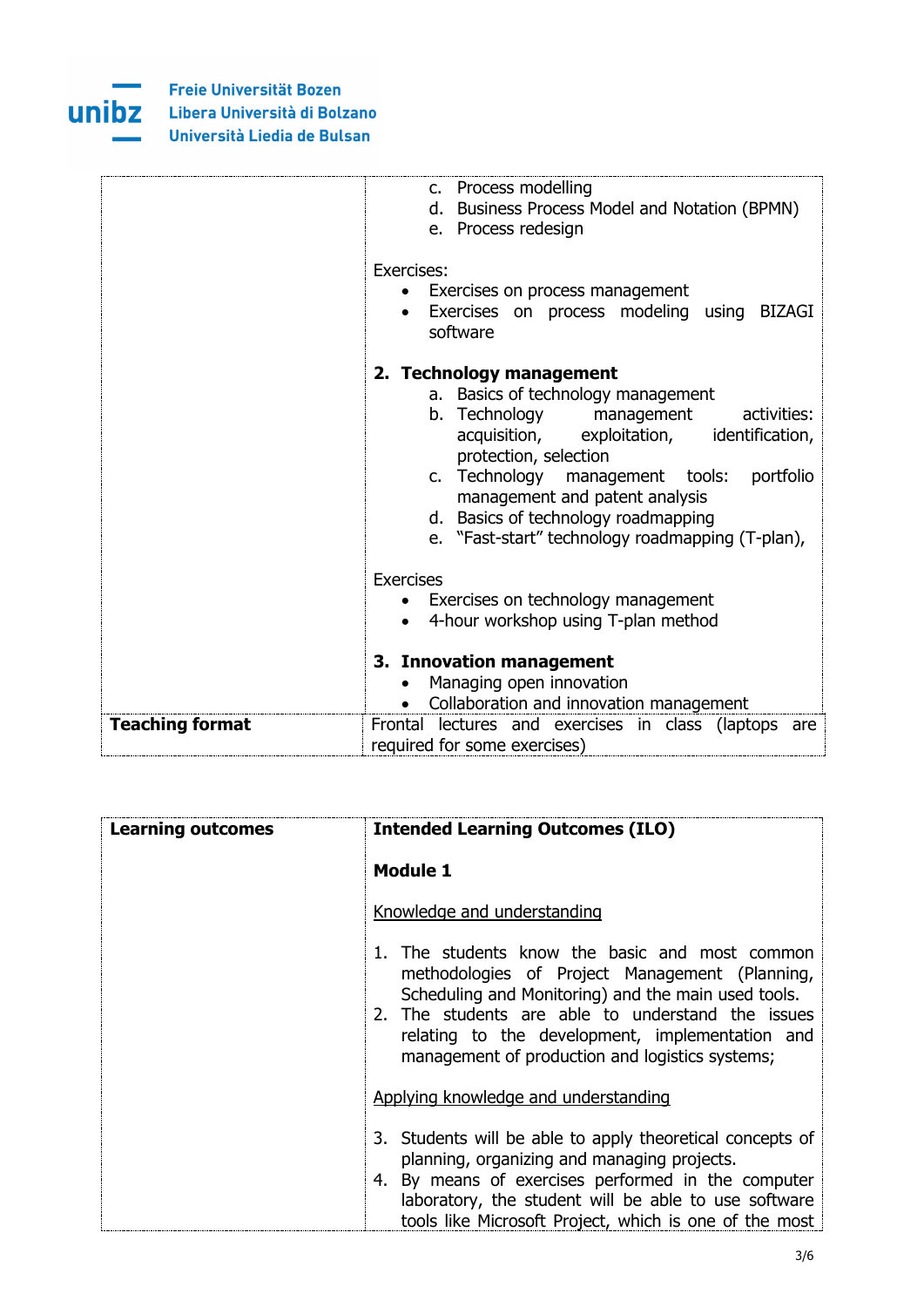

| used tools of local companies.                                                                                                                                                                                                                                                                                                                                                               |
|----------------------------------------------------------------------------------------------------------------------------------------------------------------------------------------------------------------------------------------------------------------------------------------------------------------------------------------------------------------------------------------------|
| Making judgements                                                                                                                                                                                                                                                                                                                                                                            |
| 5. The students are able to interpret Key Performance<br>Indicators of project management to understand if<br>projects are over, under or on budget and time.                                                                                                                                                                                                                                |
| <b>Communication skills</b>                                                                                                                                                                                                                                                                                                                                                                  |
| 6. Ability to structure and prepare a presentation<br>describing project management concepts with business<br>language                                                                                                                                                                                                                                                                       |
| Ability to learn                                                                                                                                                                                                                                                                                                                                                                             |
| 7. Ability to autonomously extend the knowledge<br>acquired during the study course in different industrial<br>contexts                                                                                                                                                                                                                                                                      |
| <b>Module 2</b>                                                                                                                                                                                                                                                                                                                                                                              |
| Knowledge and understanding                                                                                                                                                                                                                                                                                                                                                                  |
| 8. The students will understand the issues related to the<br>process identification, modeling and redesign and will<br>know the basic and most common methods used in<br>process management<br>9. The students will know various methods used for the<br>technology management and foresight<br>10. The students will understand how firms can rely on<br>external collaboration to innovate |
| Applying knowledge and understanding                                                                                                                                                                                                                                                                                                                                                         |
| 11. Students will be able to apply theoretical concepts of<br>process management and to use BPMN tools for the<br>process description and modeling<br>12. Students will learn how to apply theoretical models of<br>technology foresight and to implement complex<br>technology foresight methods like T-start and scenario<br>planning                                                      |
| <b>Making judgments</b>                                                                                                                                                                                                                                                                                                                                                                      |
| 13. Students will be able to transfer the knowledge and<br>methods learned to real practical applications<br>14. Students will be able to describe processes in a way<br>that allows to find their criticalities and to redesign<br>them<br>15. Students will be able to recognize consciously the                                                                                           |
|                                                                                                                                                                                                                                                                                                                                                                                              |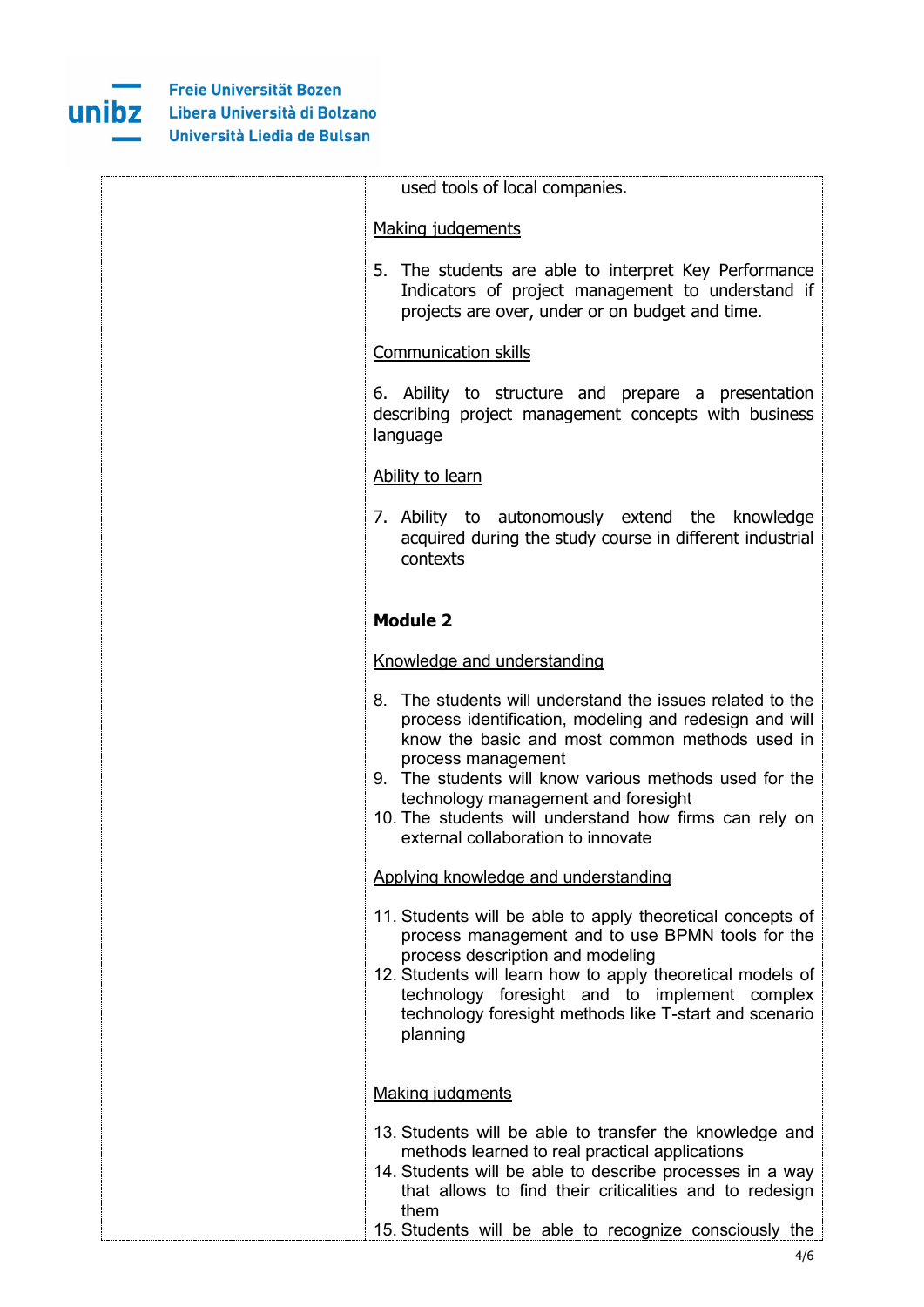

| technological positioning of a company and to find<br>options for its development and improvement, using<br>technology foresight                                                                                                                                           |
|----------------------------------------------------------------------------------------------------------------------------------------------------------------------------------------------------------------------------------------------------------------------------|
| <b>Communication skills</b>                                                                                                                                                                                                                                                |
| 16. Students will be able to present process analyses and<br>technology roadmaps<br>17. Students will be able to interact in a competent and<br>professional way in complex, multi-participants<br>workshops like the ones used in T-plan and scenario<br>planning methods |
| Ability to learn                                                                                                                                                                                                                                                           |
| 18. Students will be able to autonomously extend the<br>knowledge acquired during the study course by<br>reading and understanding                                                                                                                                         |

| Assessment                                                    | <b>Module1</b>                                                                                                                                                                                                                                                                                                                                                                                                                                                                                                |                                                          |                         |
|---------------------------------------------------------------|---------------------------------------------------------------------------------------------------------------------------------------------------------------------------------------------------------------------------------------------------------------------------------------------------------------------------------------------------------------------------------------------------------------------------------------------------------------------------------------------------------------|----------------------------------------------------------|-------------------------|
|                                                               | <b>Form</b>                                                                                                                                                                                                                                                                                                                                                                                                                                                                                                   | Length<br>/duration                                      | <b>ILOs assessed</b>    |
|                                                               | Written exam                                                                                                                                                                                                                                                                                                                                                                                                                                                                                                  | 1,5 hours                                                | 1, 2, 3, 4, 5           |
|                                                               | Presentation                                                                                                                                                                                                                                                                                                                                                                                                                                                                                                  | 15 minutes per                                           | 5,6,7                   |
|                                                               | case study                                                                                                                                                                                                                                                                                                                                                                                                                                                                                                    | student group                                            |                         |
|                                                               | <b>Module 2</b>                                                                                                                                                                                                                                                                                                                                                                                                                                                                                               |                                                          |                         |
|                                                               | <b>Form</b>                                                                                                                                                                                                                                                                                                                                                                                                                                                                                                   | Length / duration                                        | <b>ILOs</b><br>assessed |
|                                                               | Written exam                                                                                                                                                                                                                                                                                                                                                                                                                                                                                                  | 1,5 hours                                                | $8 - 18$                |
|                                                               |                                                                                                                                                                                                                                                                                                                                                                                                                                                                                                               |                                                          |                         |
| <b>Assessment language</b>                                    | English                                                                                                                                                                                                                                                                                                                                                                                                                                                                                                       |                                                          |                         |
| <b>Evaluation criteria and</b><br>criteria for awarding marks | Project Management - Module 1:<br>The final grade is calculated from the results of the<br>written exam. The theoretical part counts 60% and the<br>exercise part counts 40% of the final grade.<br>Process and Technology Management - Module 2:<br>The final grade is based on a written exam.<br>The assessment of the written exam is based on the<br>knowledge of the contents covered by the course, clarity<br>of answers, mastery of language and ability to establish<br>connections between topics. |                                                          |                         |
|                                                               | Final grade:<br>Module 2.                                                                                                                                                                                                                                                                                                                                                                                                                                                                                     | The final grade results from the average of Module 1 and |                         |

| <b>Required readings</b> | <b>Lecture notes and documents for exercise will be available</b> |
|--------------------------|-------------------------------------------------------------------|
|                          | $\pm$ on the reserve collections                                  |